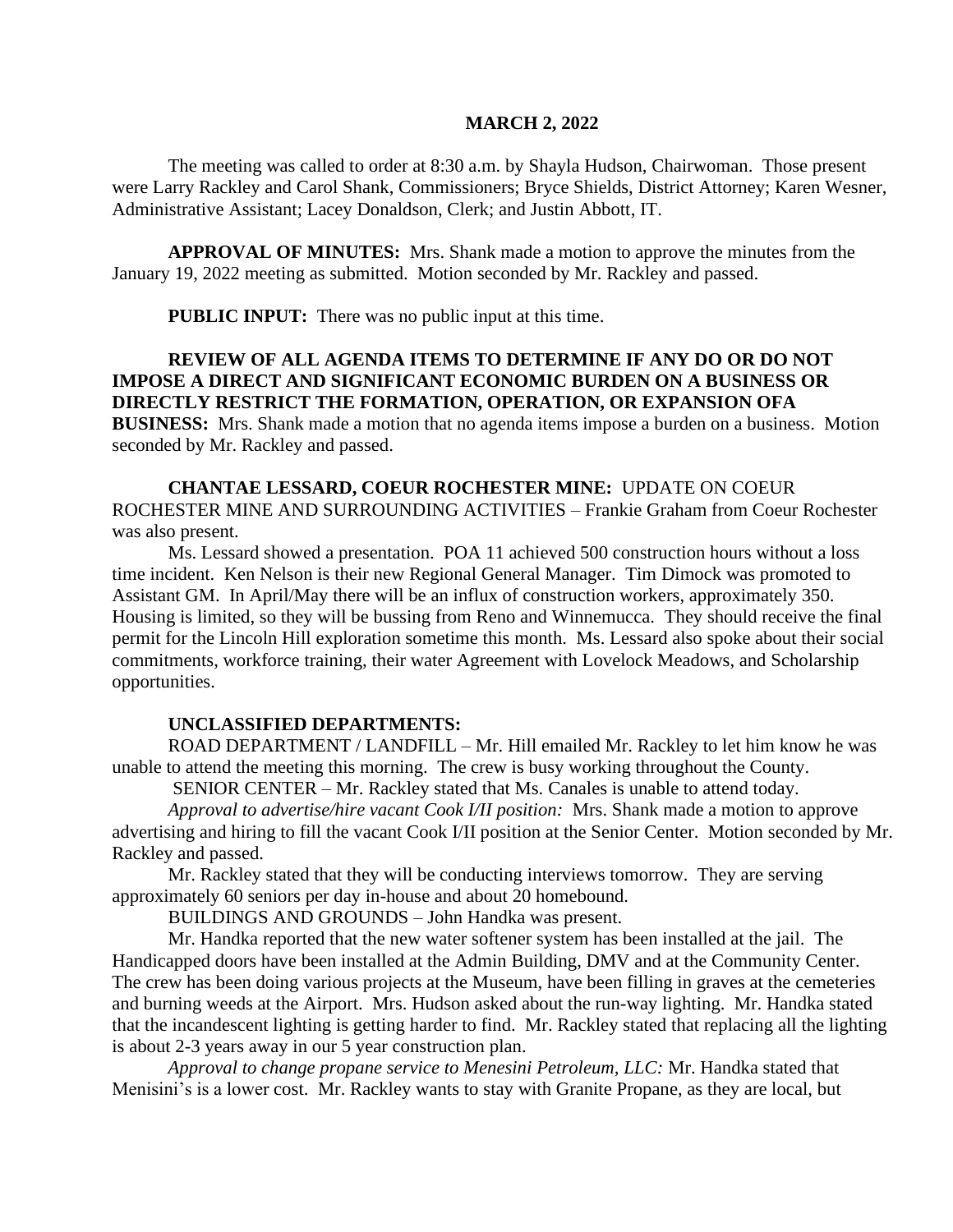doesn't have a problem discontinuing service with Amerigas. Mr. Handka stated that their rates are still higher. Mrs. Shank felt we should change service in Imlay and Grass Valley. She also stated that we have been having service issue at the Airport.

Mrs. Shank made a motion to make the change for the outlying areas from Amerigas to Menesini Petroleum, LLC.

Mrs. Shank withdrew her motion so that more research can be done.

PERSHING CO. FIRE/AMBULANCE –

*LOVELOCK FIRE:* Chief Wilcox spoke via Zoom. He thanked Ms. Nolan and Rich Wagner for all their help while he is out of town. He also stated that he met with Mr. Shields and Mrs. Shank. Mrs. Shank stated that she has submitted the changes that were needed to the Medicare application. She thanked Debbie Mock for all her help.

*AMBULANCE REPORT:* Marti Nolan spoke via Zoom. She stated there have been 26 ambulance calls. She will get the Board her report as soon as she has it ready. Mrs. Childs spoke with Sharp Billing regarding reporting. She provided the report to the Board. Chief Wilcox would like the bid for a new ambulance put on the agenda. The report shows an outstanding debt of over \$400,000. With that amount outstanding, the Board has a hard time approving the purchase.

*GRASS VALLEY FIRE:* Chief Sean Burke was present.

Chief Burke stated that they lost one member to a paid Firefighter position in Washington. They currently have 13 members and are starting a recruiting campaign. They are also working on scheduling an Open House. All of their training is on track.

*Awarding of bid for the Pershing County Brush Truck Bid:* Bids were opened at the last meeting. Chief Burke stated their preferred vendor is US Fire Equipment, LLC.

Mr. Rackley made a motion to approve awarding the Pershing County Brush Truck bid to US Fire Equipment, LLC in the amount of \$158,958.01, being the lowest, most responsive bid. Motion seconded Mrs. Shank and passed.

COMMUNITY CENTER – Dianne Munden was present.

*Discussion regarding rental fee structure:* Ms. Munden spoke about the rental fee structure. She received several complaints regarding "special rates" so she started doing some research and did not find one contract that paid the appropriate fee. For example, there are four similar groups, three have received discounted rates and the fourth has paid full price.

Jeanne Munk with Friends of the Library spoke about the annual Christmas Fair and the logistics of the set-up. She just wanted clarification on what the cost would be for setting up the day before.

Mrs. Shank stated that some other issues need to be looked at further, like a cut-off time for events; however, the fee schedule needs to be followed. Ms. Munden will create a spreadsheet to bring to the Board monthly that shows which entities use the facility and what was paid, refunded, etc.

June Talcott of Country Quilters would like an agenda item for the next meeting. They have several concerns relating to their event, including the storage and the increase in fees. In 2019 they were charged \$550 and the cost for this year is \$1,205. Mrs. Talcott would like the Commission to reconsider the charge for this event.

Ms. Munden also reported that Community Center will be supporting a new business. They will be paying full price to use the commercial kitchen. They do have all their state and local permits and health certificates. They would like to use the kitchen to bake 16 hours a month.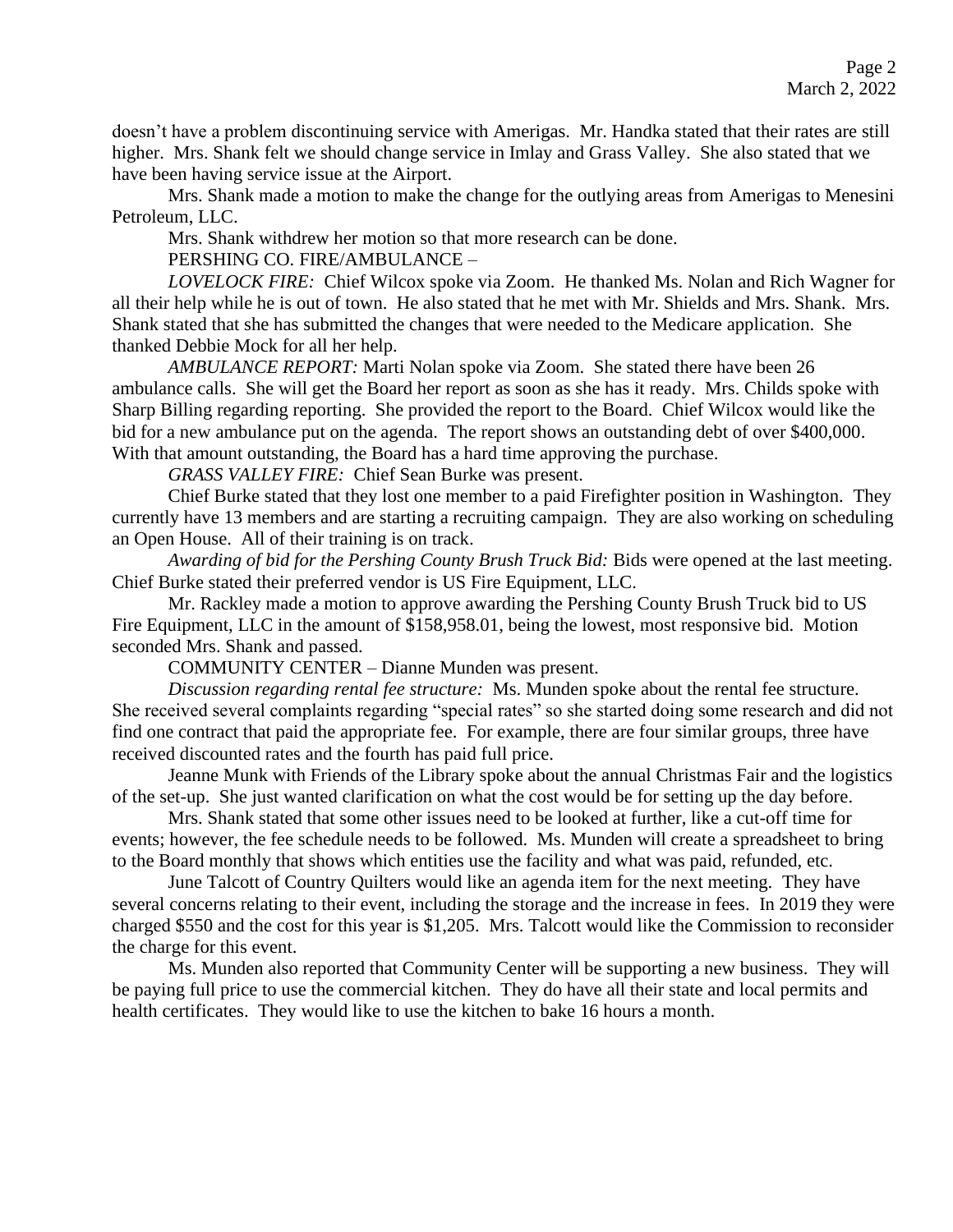### **PLANNING & BUILDING DEPARTMENT / IMLAY WATER/ PERSHING**

**ELECTRICT:** James Evans was present.

Mr. Evans presented the Board with his monthly report. He also gave them the Grass Valley Hydrographic Basin Analysis prepared by Farr West Engineering.

REQUEST FOR REVIEW AND POSSIBLE APPROVAL OF A 2-YEAR TIME EXTENSION FOR THE SPECIAL USE PERMIT ISSUED TO sPOWER (PERSHING SOLAR, LLC) ON PHASE 1, WHICH WAS APPROVED MARCH 4, 2020, TO ALLOW FOR SOLAR POWER DEVELOPMENT ON 2,154 ACRES OF PRIVATELY OWNED LAND APPROXIMATELY 4 MILES NORTH OF LOVELOCK ON NORTH MERIDIAN ROAD IN PERSHING COUNTY, NEVADA PURSUANT TO PERSHING CO. CODE 15.18.130 SPECIAL USE PERMIT MAINTENANCE – Linda Bullen, Matt Gordon, and Jordan Levin were present.

Ms. Levin gave a presentation showing their progress to this point. Mr. Shields spoke about concerns regarding the road agreement. Ms. Levin stated that they are completely in agreement in regard to the road agreement.

Mrs. Shank made a motion to approve the two –year extension for the Special Use Permit issued to sPower on Phase 1. Motion seconded by Mr. Rackley and passed.

LETTER FROM JIM AND CINDY FIZGERALD REGARDING FOUR MONTHS OF FLUCTUATING WATER USAGE FOR A TOTAL OF 308,000 GALLONS AT 203 CALIFORNIA STREET, WHICH IS UNOCCUPIED, REQUESTING INVESTIGATION AND REMOVAL OF CHARGES – Mr. Evans gave some history of the water usage. When the water was turned on in 2017, there was a leak, which was fixed. In August of 2021 it went from 0 to 19,000, which indicated to Mr. Evans that there is a leak somewhere. Mr. Evans has checked the meter. The water has since been turned off. The bill is \$437.30.

Mrs. Shank doesn't see any reason to make an adjustment.

Mrs. Shank made a motion to take no action, leaving the bill as is. Motion seconded by Mr. Rackley and passed.

REVIEW OF REPORT RECEIVED FROM FARR WEST ENGINEERING REGARDING THE GRASS VALLEY HYDROGRAPHIC BASIN ANALYSIS – Mr. Shields stated that the conclusion is that the Grass Valley Water Basin is over appropriated and over pumped. Suggestions for preserving water in the basin were given.

## **UNCLASSIFIED DEPARTMENTS, CONT.D:**

SAFETY / CHN/ CEMETERY – Cheryl Haas was present via Zoom.

*Revisit and approval of the cost of cemetery signage for Unionville and Chinese cemeteries as recommended by the Cemetery Board:* Mr. Rackley made a motion to approve the expense of \$5,493.58 to purchase signage for the Unionville and Chinese cemeteries as recommended by the Cemetery Board. Motion seconded by Mrs. Shank and passed.

PUBLIC DEFENDER – Steve Cochran was present.

Mr. Cochran gave the Board his monthly report. There was some discussion regarding the 48 hour first appearance rule. Mr. Cochran will be sitting down with Judge Stephens to work out some more details.

CODE ENFORCEMENT – Fran Machado was present.

Mrs. Machado gave the Board her report. Community outreach is going well. With Spring coming, she anticipates she will receive more complaints. She is working on organizing some clean-up dates for Imlay and Grass Valley. Mrs. Hudson stated that at the Grass Valley meeting they asked for another bin.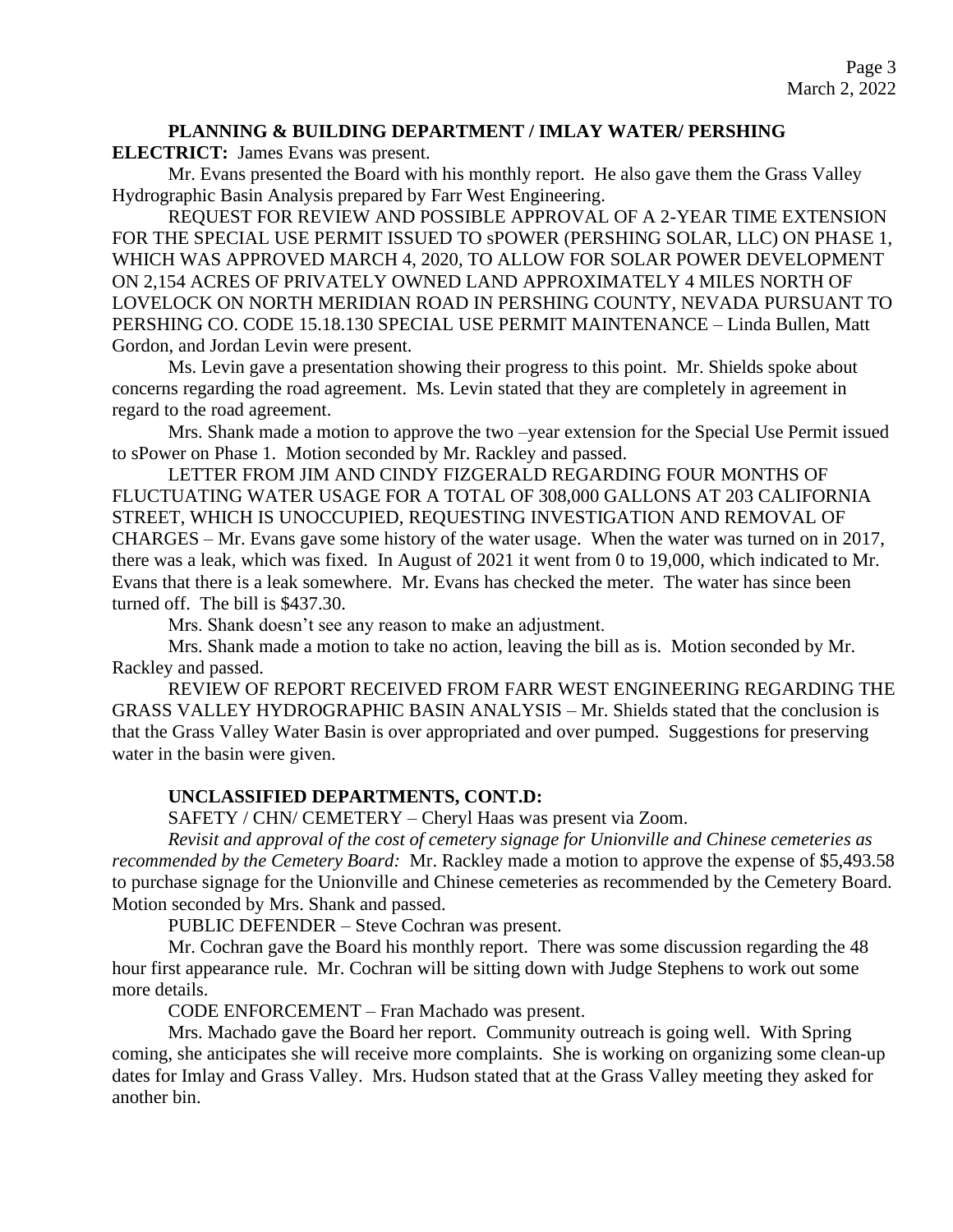IT DEPARTMENT – Justin Abbott was present.

Mr. Abbott stated that since the last meeting he has been in communications with the State about a variety of projects, including the connection to the Child Support office. He has had several departments request changes to their County website pages. He would encourage all departments to review their pages and send updates to him if needed. Mrs. Donaldson stated that she asked Mr. Abbott for a refresher and has been making changes to her pages herself. Mrs. Donaldson stated that it is an easy process.

There is a matter of serious concern regarding geo-political tensions going on oversees and how that relates to cyber security. Mr. Abbott did send an email out to all employees instructing them to be cautious about emails, attachments, etc.

Mr. Abbott has several tickets open with Star 2 Star and AT&T regarding some of the phone issues. He is moving forward; however, in baby steps, on the internet projects. AT&T finished configuration at the Annex for fiber. They are in the planning and special construction phase for the other three buildings.

*Update on selection and appointment of IT Technician:* Mr. Abbott reported that interviews were held on February 23<sup>rd</sup> with two applicants. Amanda Burrows was the successful candidate and she has been given an offer of employment; however, she would like to see what the salary is.

*Set salary for IT Technician:* Mr. Abbott gave the Board some background on IT salaries. When he was hired, he was given \$40,000 plus benefits. The median for Nevada is \$63,000. Across the US that is closer to \$73,000. Entry level across the US is \$33,000-\$50,000.

Mr. Abbott stated that based on Mrs. Burrows' experience he would recommend \$40,000 plus benefits. Mrs. Shank asked what was approved for Mr. Abbott. Mrs. Wesner had recommended a \$60,000 salary for Mr. Abbott starting July 1, but no decision has been made. Mrs. Wesner also agrees with Mr. Abbott regarding the salary for the IT Technician.

Mr. Rackley made a motion to set the salary for the IT Technician at \$40,000. Motion seconded by Mrs. Shank and passed.

ECONOMIC DEVELOPMENT – *NDOT Priority List for 2022-2023:* Mrs. Shank made a motion to approve the NDOT Priority List for 2022-2023 as presented and to also send a letter reemphasizing the importance of the G29 Bridge project. Motion seconded by Mr. Rackley and passed.

### **ELECTED DEPARTMENTS:**

LACEY DONALDSON, CLERK-TREASURER – Mrs. Donaldson reported that her office is gearing up for Candidate Filing, which starts next Monday, March 7<sup>th</sup>. She conducted training with the City of Lovelock yesterday, as they will have two open council seats as well. The office will also start preparing to send the 1 and 3 year delinquent letters at the end of the month. The office is getting ready for a very busy season!

*Approval of corrections/changes to the Tax Roll:* Mrs. Shank made a motion to approve the Tax Roll corrections for APN #007-431-04 and #001-121-05 as presented. Motion seconded by Mr. Rackley and passed.

**DERBY FIELD:** It was noted that the bid for materials has been released.

## **ACCEPTANCE OF RESIGNATION OF KAMIN VANGUILDER, MD, AS PERSHING COUNTY HEALTH OFFICER; APPOINTMENT OF PERSHING COUNTY HEALTH**

**OFFICER:** It was noted that Dr. VanGuilder submitted her letter of resignation at the last Board of Health meeting, with an effective date of May  $1<sup>st</sup>$ .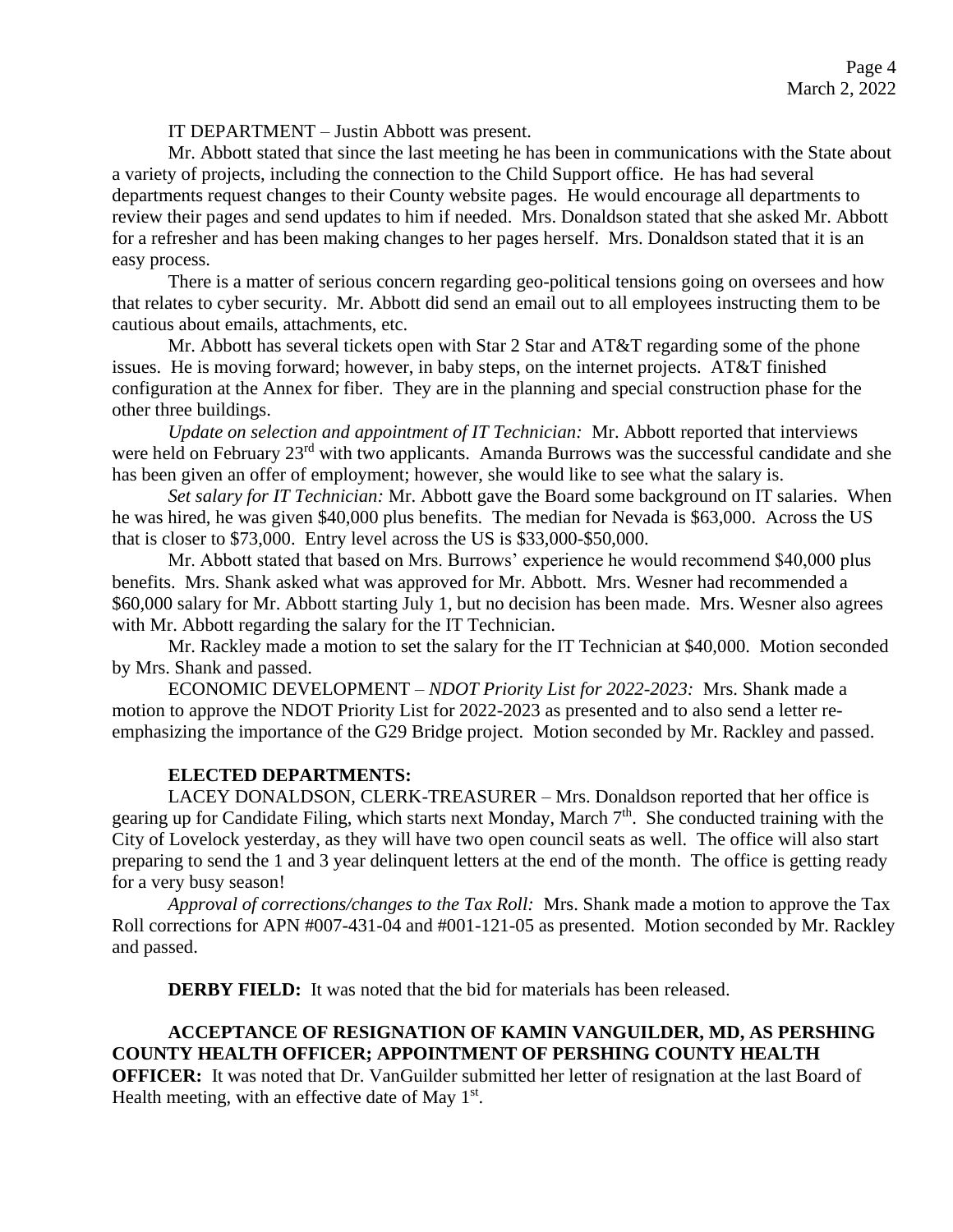Mrs. Shank made a motion to accept the resignation of Kamin VanGuilder, MD, as the Pershing County Health Officer effective May 1, 2022. Motion seconded by Mr. Rackley and passed.

Mrs. Shank has reached out to Tyson McBride, Deputy Public Health Officer, to see if he would be interested. Mr. McBride is checking with his superiors.

### **BOARD APPOINTMENTS:** LIBRARY BOARD OF TRUSTEES & WILDLIFE

ADVSIORY BOARD – A letter was received from Debbie King expressing her interest in serving on the Library Board. A letter was also received from Scott Hill expressing his interest in serving on the Wildlife Advisory Board.

Mr. Rackley made a motion to appoint Debbie King to the Library Board and Scott Hill to the Wildlife Board. Motion seconded by Mrs. Shank and passed.

### **UPDATE FROM EMERGENCY MANAGEMENT RELATING TO COVID-19; LIST OF PROPOSED PROJECTS, PRIORITIZING AND CHANGING/AMENDING THE PROJECTS FOR ALLOCATION OF THE COVID-19 AMERICAN RESCUE PLAN FUNDING FOR PERSHING COUNTY IN THE AMOUNT OF \$1,306,252.00:** No update was given.

The meeting recessed at 11:11 a.m. for a Litigation meeting and reconvened at 11:22 a.m.

**REPORT FROM LEGAL COUNSEL:** Mr. Shields did not have anything to report.

**REPORT FROM ADMINISTRATIVE ASSISTANT/HR REP:** Mrs. Wesner didn't have anything to report.

**ITEMS FOR FUTURE AGENDAS:** There were no additional items noted.

**CORRESPONDENCE:** A letter was received from the Department of Agriculture regarding a March 30<sup>th</sup> meeting about Mormon crickets and grasshoppers.

## **MATTERS OF THE BOARD FOR DISCUSSION; BOARD MEMBER REPORTS; BOARD LIAISON REPORTS:** Mr. Rackley will be attending an Airport meeting in the next few weeks.

Mrs. Shank stated that she is on the Hospital CEO recruitment committee. The Pershing Healthcare Foundation did not meet this month. The Board of Equalization met on February 25<sup>th</sup> with two appeals. The Rural Health District discussion is progressing. They are meeting tomorrow with the State. We will have to make a decision soon if we want to be a part of the new Health District. Mrs. Shank asked Mr. Rackley how she gets T-shirts for the Volunteers, as she heard some had been ordered. Mrs. Shank will get the sizes for the Recycling Volunteers and give them to Mr. Rackley.

Mrs. Hudson attended water meetings. She also attended the Grass Valley Advisory Board meeting. She stated that when Sean Burke's term is up, he will not be asking to be reappointed.

**PUBLIC INPUT:** There was no public input at this time.

**INTERVIEW OF APPLICANT FOR PERSHING COUNTY EMERGENCY MEDICAL SERVICES COORDINATOR POSITION:** Marti Nolan was the only candidate interviewed.